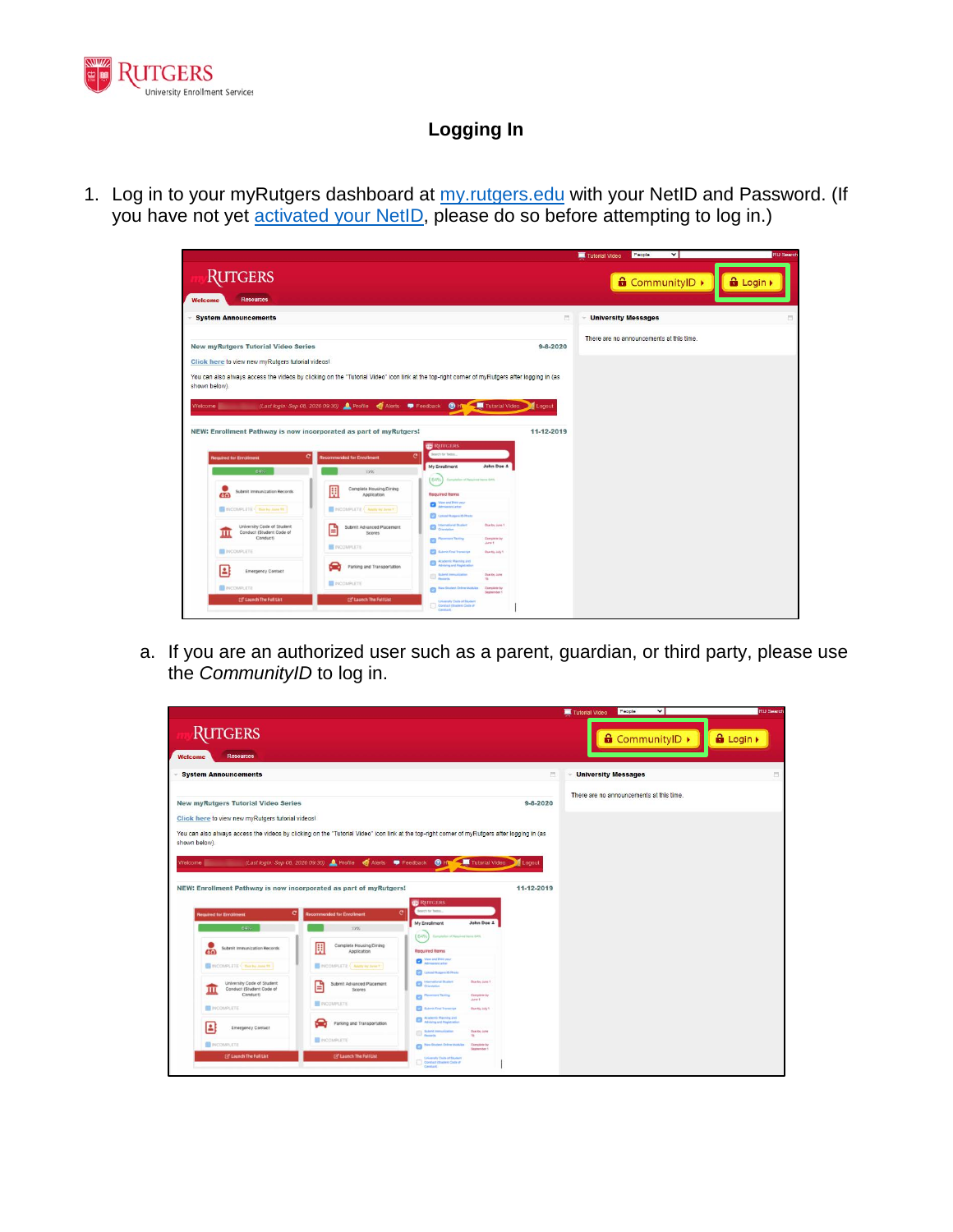

- 2. On your myRutgers dashboard, scroll down until you see the financial aid widget labelled *My Financial Aid*.
	- a. To view your award, click *Award* (within the widget) and then click *Award Detail and Information.* This will take you directly to the financial aid portal.

|                                                                                                                                                                                                                                                                                              | Learn more about the One Stop<br>Dr. Samuel Dewitt Proctor Hall, 65 Davidson Rd, Piscataway, NJ<br>848-445-4636                                                                                                                                                                                                                                                                                          | View my survey history<br><b>Additional Information</b>                                                                                                                                                                                                                                                                                                                                                                                                                                                                                                                                                                          |          |
|----------------------------------------------------------------------------------------------------------------------------------------------------------------------------------------------------------------------------------------------------------------------------------------------|----------------------------------------------------------------------------------------------------------------------------------------------------------------------------------------------------------------------------------------------------------------------------------------------------------------------------------------------------------------------------------------------------------|----------------------------------------------------------------------------------------------------------------------------------------------------------------------------------------------------------------------------------------------------------------------------------------------------------------------------------------------------------------------------------------------------------------------------------------------------------------------------------------------------------------------------------------------------------------------------------------------------------------------------------|----------|
| <b>STUDENT NAME</b><br><b>School Of Arts And Sciences</b><br><b>New Brunswick</b><br><b>NetID</b><br><b>Mobile Phone</b><br>Email<br><b>RUID</b><br>Change<br><b>Update Phone</b><br><b>ID Card</b><br>password<br><b>Health Service</b><br>Authorized<br><b>Directory Privacy</b><br>Access | <b>My Financial Aid</b><br>Documents <sup>O</sup> Notifications <sup>O</sup><br>Award <sup>O</sup><br>Apply<br>July 2022 - June 2023<br>Total Award for 2023:<br><b>Bachelors: New Brunswick - Rutgers</b><br><b>Business School-Nwk/Nb</b><br>⊙<br><b>Award Detail and Information</b><br>Total Award for 2023:<br><b>Bachelors: Newark - Rutgers Business</b><br>School - Nwk/Nb (Ug)<br>ക<br>$2023 -$ | <b>My Money</b><br>as of 02/21/22 5pm<br><b>Total Balance:</b><br>◉<br>Total Balance: Amount displayed may not reflect<br>recent payments or account for all credits to your bill, such<br>as financial aid or tuition remission. Please select "Online<br>Term Bill" below for complete, updated balance details.<br><b>Payment Due</b><br><b>Billable Credit Hours</b><br>۰<br>$\bullet$<br>$\bullet$<br>555<br><b>Tuition &amp; Fees</b><br>Online Term Bill<br>Payment<br>Tuition<br>Options<br>Payment Plan<br>--<br><b>RU Express</b><br><b>RU Book</b><br><b>Term Bill</b><br><b>Tax Statements</b><br>Refunds<br>Advance | Feedback |
| e<br><b>My Alerts</b>                                                                                                                                                                                                                                                                        | ×<br><b>RU Building Search</b>                                                                                                                                                                                                                                                                                                                                                                           | ×<br><b>Rutgers Social Streams</b>                                                                                                                                                                                                                                                                                                                                                                                                                                                                                                                                                                                               |          |

3. You won't have to log in again, but the first time you enter the student portal, you'll be asked to provide consent to do business electronically. Once you click *Accept & Continue*, you'll be brought to the financial aid portal home page.

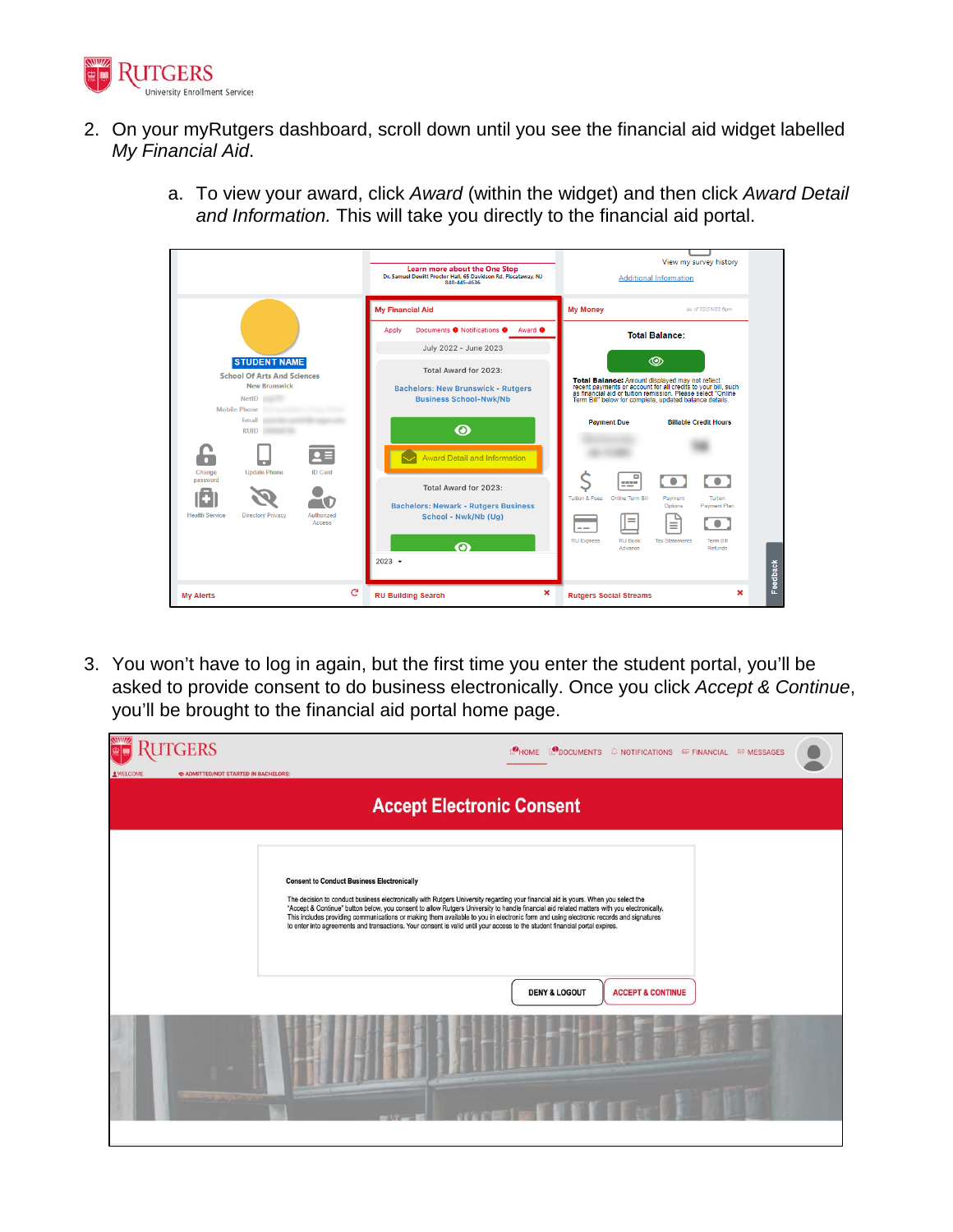

| <b>RUTGERS</b> | A HOME   DOCUMENTS   NOTIFICATIONS   C FINANCIAL   57 MESSAGES                                                                                                                                                                                          |
|----------------|---------------------------------------------------------------------------------------------------------------------------------------------------------------------------------------------------------------------------------------------------------|
|                | <b>Required Financial Aid Actions</b>                                                                                                                                                                                                                   |
|                | Always close your web browser when you are done viewing your financial aid information, especially when using shared computers/klosks. If you fail to close<br>your browser, a subsequent user may inadvertently access your financial aid information. |
|                | Do not bookmark URLs found in this portal. Using bookmarks will direct you to a page that is not compatible with NetID login. Always log in to the myRutgers<br>dashboard and use the My Financial Aid widget to access your financial aid information. |
|                | <b>BECOME FINANCIAL AID ELIGIBLE</b>                                                                                                                                                                                                                    |
|                | REVIEW/ACCEPT YOUR FINANCIAL AID AWARDS                                                                                                                                                                                                                 |
|                | <b>3 RECEIVE YOUR FUNDS</b>                                                                                                                                                                                                                             |
|                |                                                                                                                                                                                                                                                         |
|                | C 2022 Rutgers University All rights reserved Powered by Oracle                                                                                                                                                                                         |

4. To view your financial aid awards, click on the *Financial* tab.

| <b>Financial Information</b> |                                        |             |                                                                         |                        |                   |               |                     |
|------------------------------|----------------------------------------|-------------|-------------------------------------------------------------------------|------------------------|-------------------|---------------|---------------------|
|                              |                                        |             | SEP 2022 - MAY 2023 (Current)                                           |                        |                   |               |                     |
|                              |                                        |             | Your financial aid summary for Academic Year Sep 1, 2022 - May 15, 2023 |                        |                   |               |                     |
|                              | 1. How much does my education          |             | 2. How much Financial Aid can I receive?                                |                        |                   |               |                     |
| cost?<br>Cost of Attendance  |                                        | \$34,892.00 | Award Name                                                              | Award<br><b>Status</b> | Offered to<br>You | Amount you'll | receive Update/Edit |
| Tuition and Fees             |                                        | \$15,804.00 | Federal PELL                                                            | Awarded                | \$4,245.00        | \$4,245.00    |                     |
|                              | Estimated Living and Other<br>Expenses | \$19,088.00 | Fed Supp Educ Opportunity Grant                                         | Awarded                | \$1,500.00        | \$1,500.00    |                     |
|                              |                                        |             | Scarlet Promise Grant                                                   | Awarded                | \$4,000.00        | \$4,000.00    |                     |
|                              |                                        |             | Federal Work Study Program                                              | Awarded                | \$2,000.00        | \$2,000.00    |                     |
|                              |                                        |             | Direct Subsidized Stafford Loan                                         | Awarded                | \$3,500.00        | \$3,500.00    |                     |
|                              |                                        |             | Direct Unsubsidized Stafford<br>Loan                                    | Awarded                | \$2,000.00        | \$2,000.00    |                     |
|                              |                                        |             |                                                                         |                        | \$17,245.00       | \$17,245.00   |                     |

5. Only access the financial aid portal through your myRutgers dashboard. Do NOT bookmark the financial aid portal on your device. You will be unable to login.